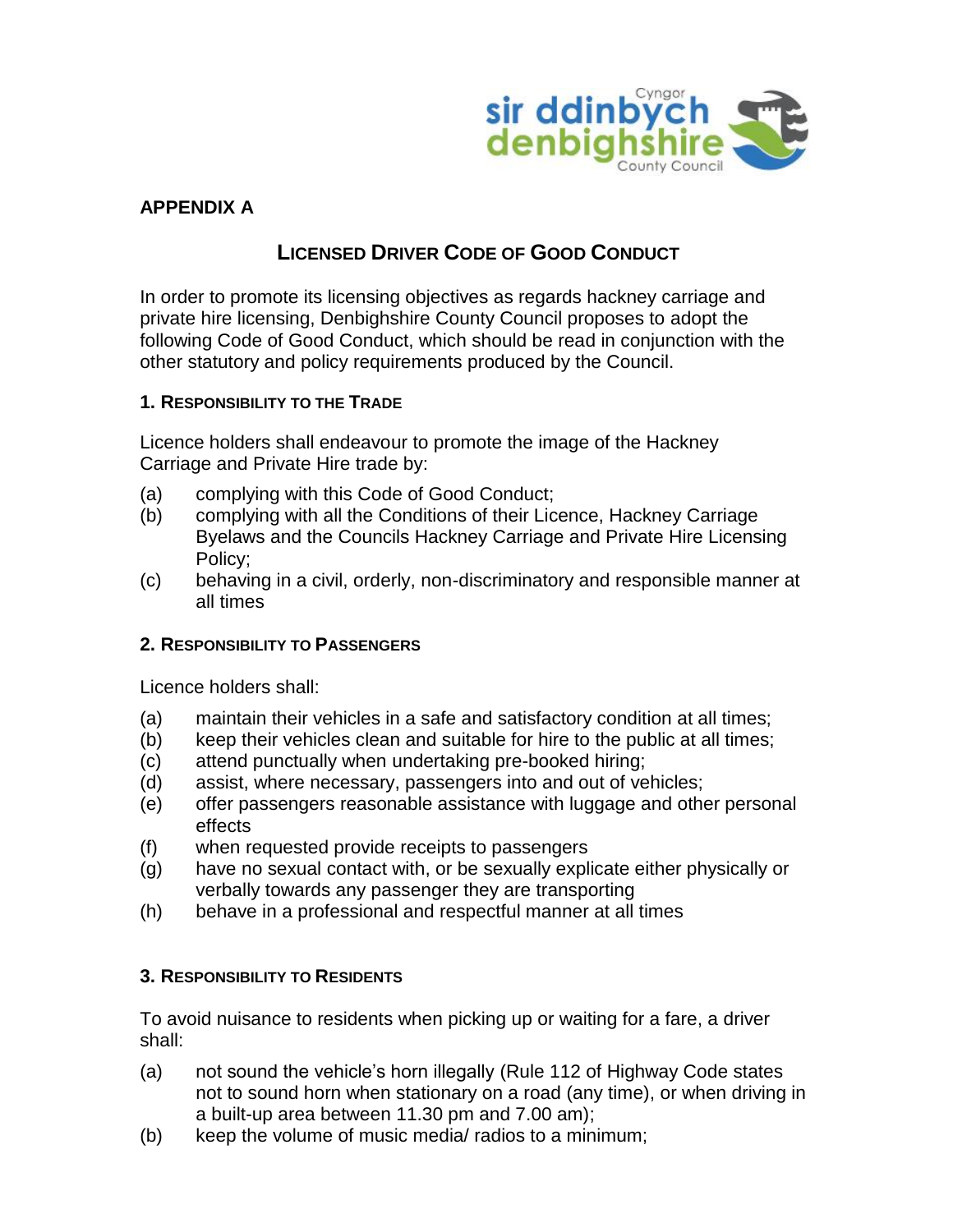- (c) switch off the engine if required to wait;
- (d) take whatever additional action is necessary to avoid disturbance to residents in the neighbourhood

#### **4. RESPONSIBILITIES AT RANKS AND OFFICES**

Licence holders shall:

- (a) Rank in an orderly manner and proceed along the rank promptly and in order
- (b) Remain in the vehicle
- (c) Not allow their music media players or radios to cause disturbance to residents

#### **5. GENERAL**

Drivers shall:

- (a) pay attention to personal hygiene and dress, in accordance with the dress code, so as to present a professional image to the public;
- (b) wear the badge provided by the Council on his person at all times when in charge of a licensed vehicle, such badge to be worn in a position and manner as to be plainly visible;
- (c) be polite, helpful and fair to passengers;
- (d) unless otherwise directed by the hirer the driver shall proceed to the destination by the shortest possible route;
- (e) not to drink or eat in the vehicle without the express consent of the hirer;
- (f) not without the express consent of the hirer play any radio or sound producing instrument or equipment in the vehicle other than for the purpose of sending or receiving messages in connection with the operation of the vehicle
- (g) drive with care and due consideration for other road users and pedestrians and in particular shall not use a hand held mobile phone whilst driving;
- (h) obey all Traffic Regulation Orders and directions at all time;
- (i) not to carry more passengers in a vehicle than it is licensed to carry.
- (j) not to carry, without the consent of the hirer, other persons in the vehicle
- (k) not to consume alcohol immediately before or at any time whilst driving or being in charge of a hackney carriage or private hire vehicle;
- (l) not drive while having misused legal or illegal drugs;
- (m) not to smoke at any time in a licensed vehicle (whether carrying passengers or not), or allowing passengers to smoke in a licensed vehicle;